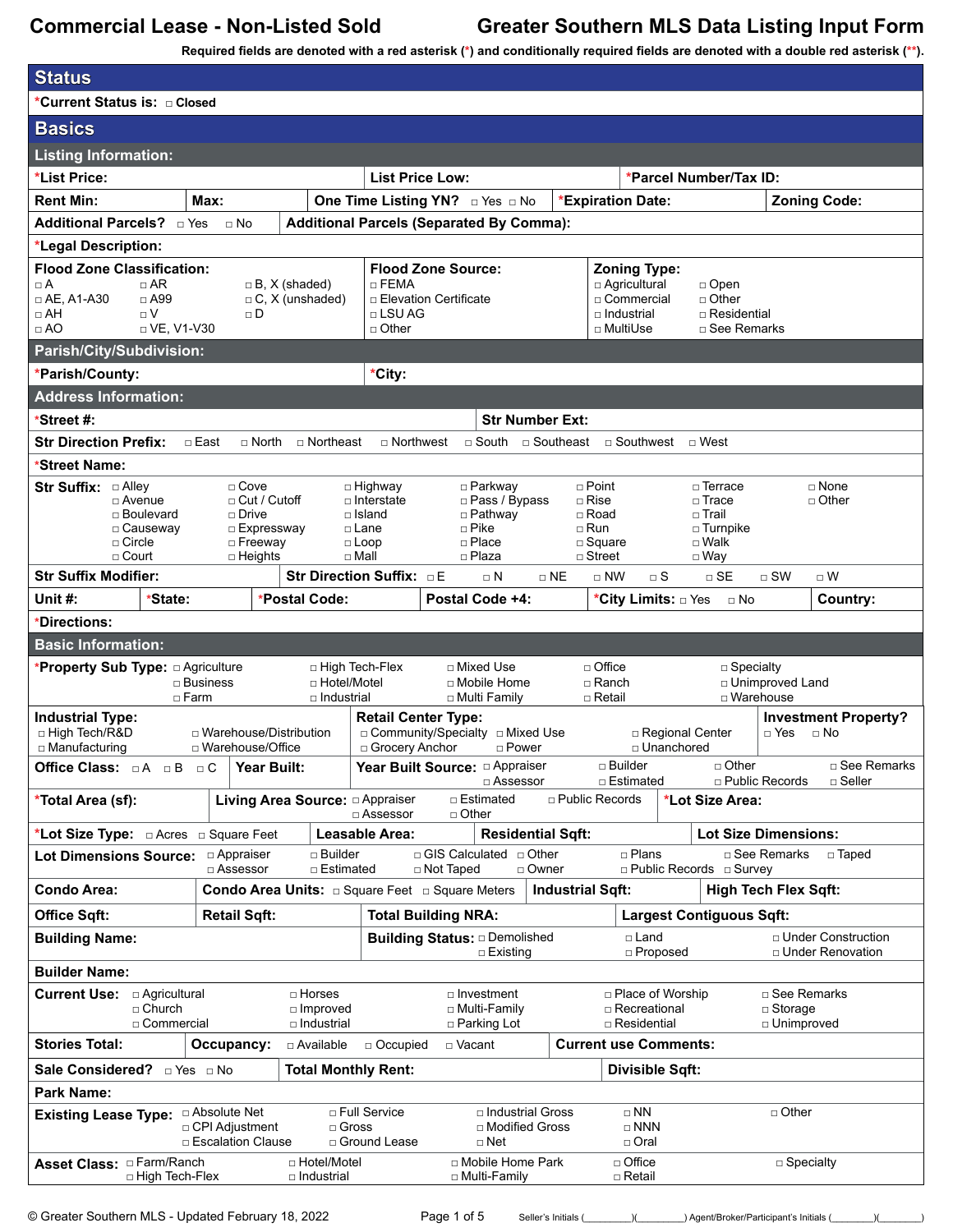**Required fields are denoted with a red asterisk (\*) and conditionally required fields are denoted with a double red asterisk (\*\*).**

## **Basic Information (continued):**

| <b>Business Type:</b>        |                           |                           |
|------------------------------|---------------------------|---------------------------|
| □ Accounting                 | □ Books/Cards/Stationary  | $\Box$ Electronics        |
| □ Medical Office             | $\sqcap$ Build to Suit    | □ Employment              |
| □ Administrative and Support | $\Box$ Butcher            | $\sqcap$ Farm             |
| □ Adult Family Home          | $\sqcap$ Cabinets         | □ Fast Food               |
| □ Advertising                | □ Candy/Cookie            | $\sqcap$ Financial        |
| □ Agriculture                | □ Car Wash                | $\sqcap$ Fitness          |
| □ Animal Grooming            | □ Carpet/Tile             | □ Florist/Nursery         |
| □ Appliances                 | □ Child Care              | □ Food & Beverage         |
| □ Aquarium Supplies          | $\sqcap$ Church           | □ Forest Reserve          |
| □ Arts and Entertainment     | $\Box$ Clothing           | $\Box$ Franchise          |
| $\sqcap$ Athletic            | □ Commercial              | $\sqcap$ Furniture        |
| □ Auto Body                  | □ Computer                | □ Gas Station             |
| □ Auto Dealer                | $\sqcap$ Condominium      | □ Gift Shop               |
| □ Auto Glass                 | □ Construction/Contractor | □ Government              |
| □ Auto Parts                 | $\sqcap$ Convalescent     | □ Grocery                 |
| □ Auto Rent/Lease            | □ Convenience Store       | □ Hardware                |
| □ Auto Repair-Specialty      | □ Dance Studio            | □ Health Food             |
| □ Auto Service               | $\Box$ Decorator          | □ Health Services         |
| □ Auto Stereo/Alarm          | □ Deli/Catering           | $\Box$ Hobby              |
| $\sqcap$ Auto Tires          | $\sqcap$ Dental           | □ Home Cleaner            |
| □ Auto Wrecking              | $\Box$ Distribution       | □ Hospitality             |
| □ Bakery                     | □ Doughnut                | □ Hotel/Motel             |
| □ Bar/Tavern/Lounge          | □ Drugstore               | □ Ice Cream/Frozen Yogurt |
| □ Barber/Beauty              | □ Dry Cleaner             | $\sqcap$ Industrial       |
| □ Bed & Breakfast            | □ Education/School        | □ Jewelry                 |
| Description                  |                           |                           |

### □ Landscaping □ Laundromat □ Liquor Store □ Live/Work □ Locksmith □ Manufacturing □ Medical □ Mixed □ Mobile/Trailer Park □ Multi-Tenant □ Music □ Nursing Home □ Office □ Office Supply □ Other □ Pad(s) □ Paints □ Parking □ Pet Store □ Photographer □ Pizza □ Printing □ Professional Service □ Professional/Office

□ Rental □ Restaurant □ Retail □ Saddlery/Harness

□ Real Estate □ Recreation □ Regional Center

- □ Showroom
- □ Single-Tenant
- □ Special Use
- □ Sporting Goods
- □ Stand-Alone
- □ Storage
- □ Strip Mall
- □ Toys
- □ Transportation
- □ Travel
- □ Upholstery
- □ Utility
- □ Variety □ Video
- □ Wallpaper
- □ Warehouse
- □ Wholesale
- □ Ranch

# **Public Remarks:**

*The Public Remarks may only contain a description of the property, its features, its location or community, specific terms to or exclusions from a sale (or lease). All text must be entered in the English language ONLY. The following are NOT allowed to appear in the property description: Gate/Alarm Codes, Lockbox Combo, FSBO, Vacant, Occupied, Open House Information, Showing Instructions, Email Addresses, Website Addresses, Phone Numbers, Agent, Assistant, Co-Lister or Owner Names, or any language that violates Fair Housing/HUD Guidelines.*

**Exclusions:**

**Inclusions:**

## **Virtual Tour URL Unbranded (NO Agent/Broker Information):**

*The Virtual Tour Field shall contain ONLY a live link to a Virtual Tour of the property. The Virtual Tour may not include such things as: agent/broker photos, agent/broker names, phone numbers, web site addresses, email addresses or advertising other than about the property. No messages or solicitations of any kind. Begin your URL with HTTP:// or HTTPS://. For example http://www.virtualtoursite.com/etc.*

## **Syndication Remarks & Branded Virtual Tour:**

### **Syndication Remarks:**

*Syndication Remarks may contain information intended specifically for the consumers; this includes contact and other non-confidential information. Syndication Remarks is used in place of the Property Description for syndication display. If left blank during input, syndication websites will continue to receive the text you place in the "Property Description" field.*

## **Virtual Tour URL Branded (Agent/Broker Information):**

*This Virtual Tour may include Agent/Office branding and will only be used in our Syndication data feeds. Begin your URL with HTTP:// or HTTPS://. For example http://www.virtualtoursite.com/etc.*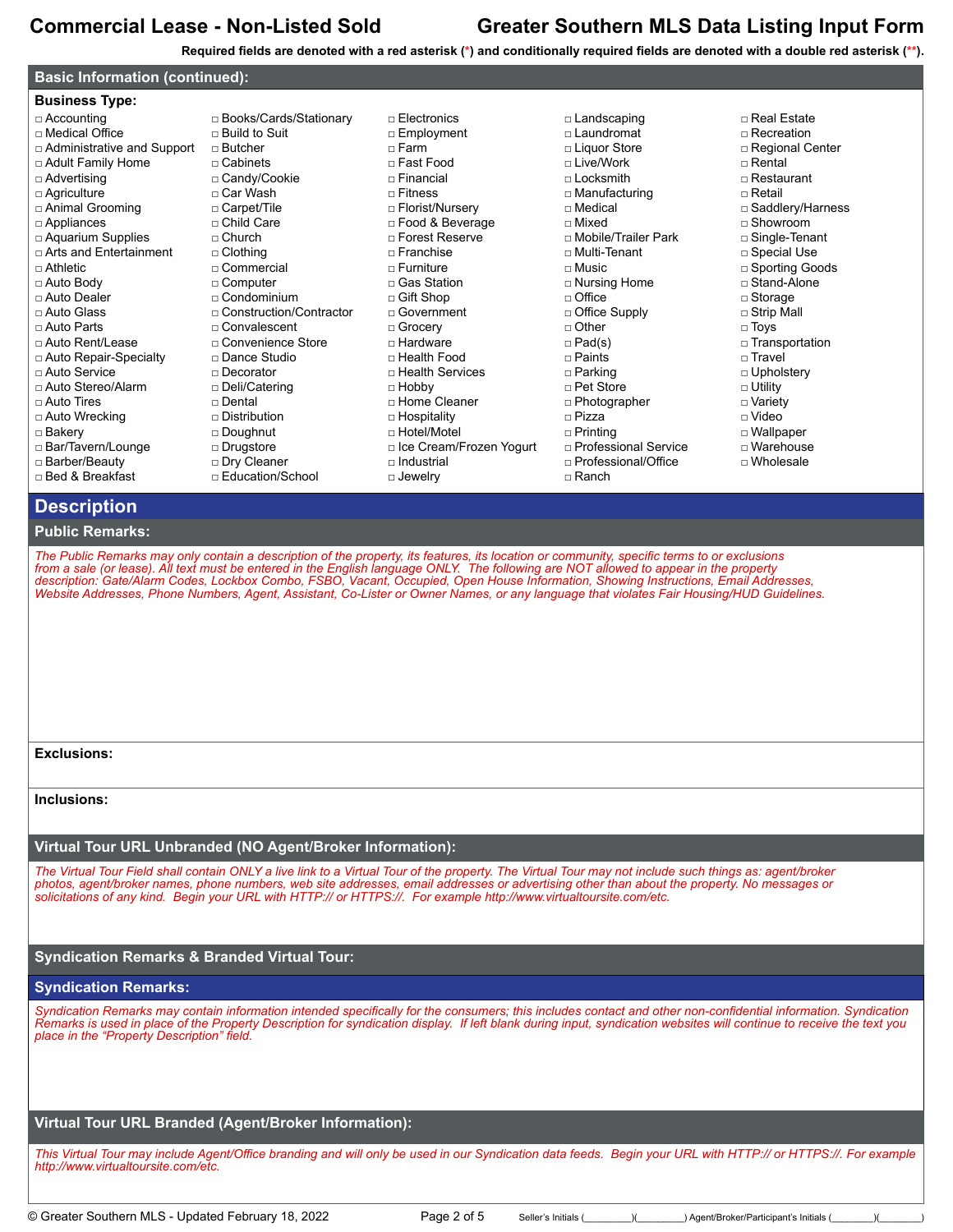**Required fields are denoted with a red asterisk (\*) and conditionally required fields are denoted with a double red asterisk (\*\*).**

| <b>Features</b>                    |                                     |                                         |                                                             |
|------------------------------------|-------------------------------------|-----------------------------------------|-------------------------------------------------------------|
| <b>Building Details:</b>           |                                     |                                         |                                                             |
| *Lot Features:                     | <b>Construction Materials cont:</b> | Fence:                                  | Roof:                                                       |
| □ Agricultural                     | □ Redwood Siding                    | □ Barbed Wire                           | □ Asbestos Shingle                                          |
| □ Agricultural - Dairy             | $\Box$ See Remarks                  | $\Box$ Block                            | $\square$ Seal Tab                                          |
| □ Agricultural - Other             | □ Shake Siding                      | $\Box$ Brick                            | $\Box$ Asphalt                                              |
| □ Agricultural - Row/Crop          | □ Shingle Siding                    | □ Chain Link                            | □ Composition                                               |
| □ Agricultural - Tree/Orchard      | □ Spray Foam Insulation             | □ Cross Fenced                          | □ Concrete                                                  |
| □ Back Yard                        | $\Box$ Steel                        | □ Electric                              | $\Box$ Copper                                               |
| □ Corner Lot                       | □ Steel Siding                      | $\Box$ Invisible                        | $\Box$ Flat                                                 |
| □ Cul-De-Sac                       | $\Box$ Stone                        | $\Box$ Livestock                        | □ Foam                                                      |
| □ Front Yard                       | □ Stone Veneer                      | □ Masonry                               | □ Metal                                                     |
| □ Garden                           | $\Box$ Stucco                       | $\Box$ None                             | □ Mixed                                                     |
| □ Irregular Lot                    | □ Synthetic Stucco<br>□ Unknown     | $\sqcap$ Partial                        | □ None<br>$\Box$ Other                                      |
| □ Landscaped<br>□ Lawn             | □ Vertical Siding                   | □ Privacy<br>□ Redwood                  | □ Ridge Vents                                               |
| $\Box$ No Landscaping              | □ Vinyl Siding                      | $\Box$ Security                         | □ Shake                                                     |
| □ On Golf Course                   | □ Wood Siding                       | □ Split Rail                            | $\square$ Shingle                                           |
| □ Pasture                          |                                     | $\Box$ Stone                            | $\Box$ Slate                                                |
| □ Patio Home                       | Heating:                            | □ Stucco Wall                           | □ Spanish Tile                                              |
| □ Paved                            | □ Baseboard                         | $\Box$ Vinyl                            | □ Stone                                                     |
| □ Ranch                            | $\sqcap$ Butane                     | □ Wire                                  | $\Box$ Synthetic                                            |
| □ Regular Lot                      | $\sqcap$ Central                    | $\Box$ Wood                             | □ Tar/Gravel                                                |
| □ Secluded                         | □ Electric                          | □ Wrought Iron                          | $\sqcap$ Tile                                               |
| □ Sprinkler System                 | □ ENERGY STAR Qualified Equipment   |                                         | $\Box$ Wood                                                 |
| □ Sprinklers Drip System           | $\Box$ Fireplace(s)                 | Cooling:                                |                                                             |
| $\sqcap$ Treed Lot                 | □ Floor Furnace                     | □ Ceiling Fans                          | <b>Security Features:</b>                                   |
| □ Utilities - Overhead             | □ Forced Air                        | □ Central Air                           | □ 24 Hour Security                                          |
| □ Yard                             | □ Heat Pump                         | □ One                                   | □ Automatic Gate                                            |
| □ Zero Lot Line                    | □ High Efficiency                   | □ Electric                              | □ Carbon Monoxide Detector(s)                               |
|                                    | □ Humidity Control                  | □ Multi Units                           | □ Card/Code Access                                          |
| <b>Construction Materials:</b>     | □ Natural Gas                       | □ ENERGY STAR Qualified Equipment       | □ Closed Circuit Camera(s)                                  |
| □ Aluminum Siding                  | $\sqcap$ None<br>□ Pellet Stove     | □ High Efficiency<br>□ Humidity Control | □ Fire and Smoke Detection System<br>□ Fire Rated Drywall   |
| $\Box$ Asphalt<br>$\Box$ Block     | □ Propane                           | $\Box$ None                             | □ Fire Sprinkler System                                     |
| □ Blown-In Insulation              | □ Radiant                           | $\Box$ SEER Rated 13-15                 | $\Box$ Firewall(s)                                          |
| $\sqcap$ Brick                     | $\Box$ Solar                        | $\Box$ SEER Rated 16+                   | □ Gated Community                                           |
| □ Brick Veneer                     | □ Space Heater                      | $\Box$ Wall/Window Unit(s)              | □ Security Lights                                           |
| □ Cedar                            | □ Wall Furnace                      |                                         | □ Security System                                           |
| □ Cellulose Insulation             | $\Box$ Wood                         | <b>Waterfront Features:</b>             | □ Smoke Detector(s)                                         |
| □ Concrete                         | □ Wood Stove                        | □ Across the Road from Lake/Ocean       | □ Window Bars                                               |
| □ Drywall Walls                    | $\Box$ Window Unit(s)               | □ Beach Access                          | □ Wired for Alarm System                                    |
| □ Fiberglass Siding                |                                     | □ Beach Front                           |                                                             |
| □ Flagstone                        | <b>Building Features:</b>           | □ Fishing in Community                  |                                                             |
| □ Frame                            | □ Elevators                         | $\Box$ Includes Dock                    |                                                             |
| □ Hardboard                        | □ Living Quarters                   | □ Lake                                  |                                                             |
| □ HardiPlank Type                  | □ Phone System                      | □ Lake Front                            |                                                             |
| $\square$ Log<br>□ Log Siding      | □ Rec Room                          | □ Lake Privileges                       |                                                             |
| □ Masonite                         | □ TV System                         | □ Navigable Water<br>$\Box$ Pond        |                                                             |
| □ Metal Siding                     |                                     | □ River Front                           |                                                             |
| □ Other                            |                                     | □ Waterfront With Home Across Road      |                                                             |
| □ Plaster                          |                                     |                                         |                                                             |
| <b>Utilities</b>                   |                                     |                                         |                                                             |
| <b>Utilities:</b>                  | <b>Utilities continued:</b>         | Electric:                               |                                                             |
| □ Cable Available                  | □ Sewer Connected                   | $\Box$ 220 Volts                        | <b>Electricity Provided By:</b><br>□ Ashley-Chicot Electric |
| □ Cable Connected                  | □ Sewer Not Available               | □ 220 Volts For Spa                     | □ Claiborne Electric                                        |
| □ Cable Not Available              | □ Underground Utilities             | □ 220 Volts in Garage                   | □ Concordia Electric                                        |
| □ Electricity Available            | □ Water Available                   | □ 220 Volts in Kitchen                  | □ Dixie Electric                                            |
| □ Electricity Connected            | □ Water Connected                   | □ 220 Volts in Laundry                  | □ Northeast Louisiana Power                                 |
| □ Electricity Not Available        | □ Water Not Available               | $\Box$ 220 Volts in Workshop            | □ Panola-Harrison Electric                                  |
| □ Natural Gas Available            |                                     | □ 220V Other - See Remarks              | □ Pointe Coupee Electric                                    |
| □ Natural Gas Connected            | <b>Watersource:</b>                 | $\Box$ 440 Volts                        | □ South Louisiana Electric                                  |
| □ Natural Gas Not Available        | □ Community                         | <b>Electricity - On Property</b>        | □ Southwest Louisiana Electric                              |
| $\sqcap$ None                      | $\Box$ None                         | □ Electricity - Unknown                 | □ Southeastern Electric                                     |
| $\Box$ Other                       | $\Box$ Other                        |                                         | □ Washington-St. Tammany Electric                           |
| □ Phone Available                  | □ Private                           |                                         | □ Beauregard                                                |
| □ Phone Connected<br>$\Box$ Public |                                     |                                         | $\Box$ Cleco                                                |
| □ Phone Not Available              | □ See Remarks                       |                                         | □ Entergy                                                   |
| □ Propane<br>□ See Remarks         | $\Box$ Well                         |                                         | □ Jeff Davis                                                |
| □ Sewer Available                  |                                     |                                         | $\Box$ Other                                                |
| Voltage:<br>Amperage:              | Phase:                              | <b>Clearance Height Min:</b>            | <b>Clearance Height Max:</b>                                |
|                                    |                                     |                                         |                                                             |

Greater Southern MLS - Updated February 18, 2022 Page 3 of 5 Seller's Initials (\_\_\_\_\_\_\_)(\_\_\_\_\_\_\_) Agent/Broker/Participant's Initials (\_\_\_\_\_\_)(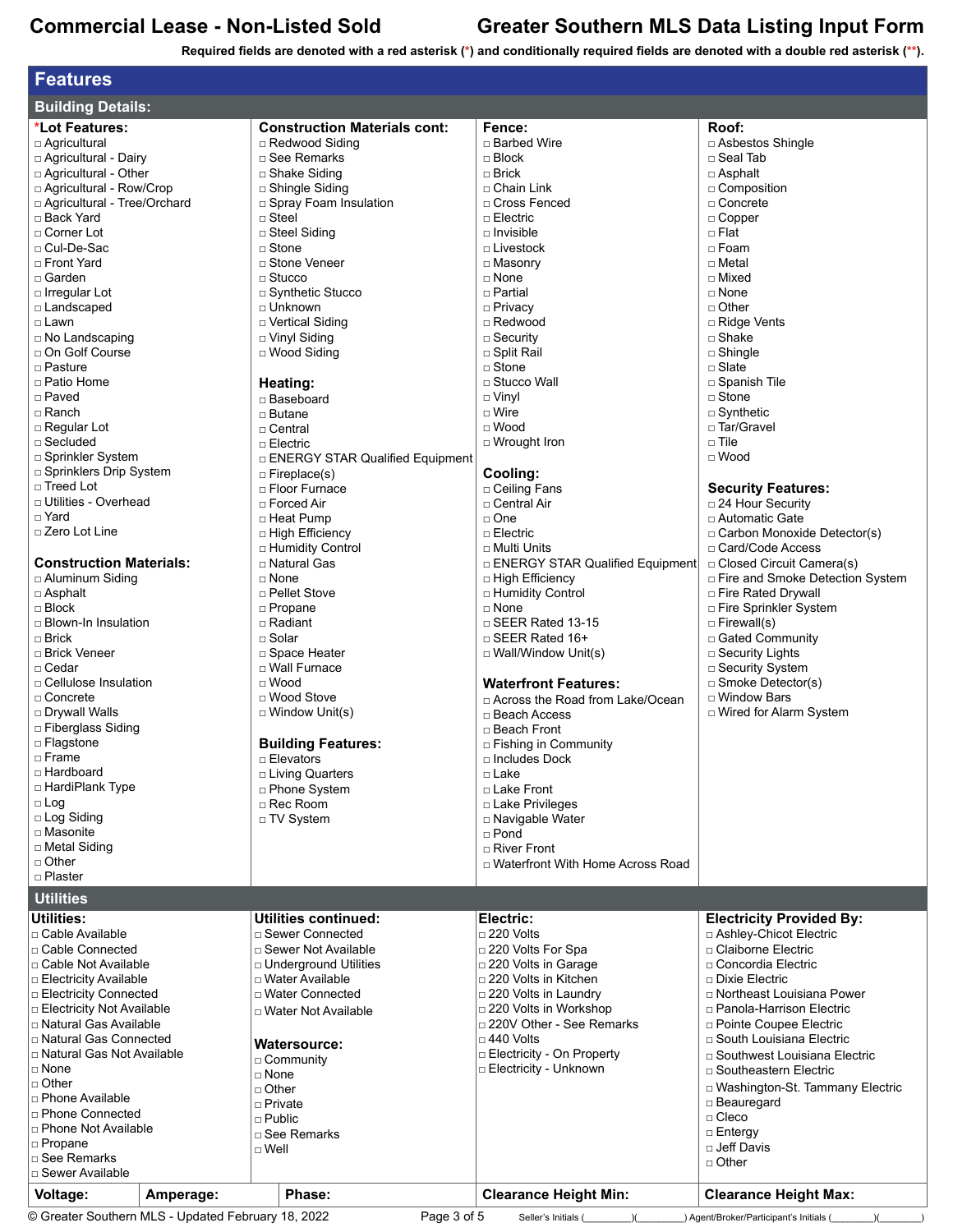**Required fields are denoted with a red asterisk (\*) and conditionally required fields are denoted with a double red asterisk (\*\*).**

| <b>Features (continued)</b>                                                                                                                                                                                                                                                                                                                                                                                                                                                                                                                    |                                                                                                                   |                                                                                              |                                                                                                               |                                                                                   |  |  |
|------------------------------------------------------------------------------------------------------------------------------------------------------------------------------------------------------------------------------------------------------------------------------------------------------------------------------------------------------------------------------------------------------------------------------------------------------------------------------------------------------------------------------------------------|-------------------------------------------------------------------------------------------------------------------|----------------------------------------------------------------------------------------------|---------------------------------------------------------------------------------------------------------------|-----------------------------------------------------------------------------------|--|--|
| <b>Garage and Parking:</b>                                                                                                                                                                                                                                                                                                                                                                                                                                                                                                                     |                                                                                                                   |                                                                                              |                                                                                                               |                                                                                   |  |  |
| <b>Parking Total:</b>                                                                                                                                                                                                                                                                                                                                                                                                                                                                                                                          | <b>Uncovered Spaces:</b>                                                                                          | <b>Carport Spaces:</b>                                                                       | <b>Parking Ratio:</b>                                                                                         |                                                                                   |  |  |
| <b>Land &amp; Terms</b>                                                                                                                                                                                                                                                                                                                                                                                                                                                                                                                        |                                                                                                                   |                                                                                              |                                                                                                               |                                                                                   |  |  |
| <b>Land Information:</b>                                                                                                                                                                                                                                                                                                                                                                                                                                                                                                                       |                                                                                                                   |                                                                                              |                                                                                                               |                                                                                   |  |  |
| <b>Land Use:</b><br>□ Industrial                                                                                                                                                                                                                                                                                                                                                                                                                                                                                                               | □ Mobile Home Park<br>□ Multi-Family                                                                              | □ Office                                                                                     | $\Box$ Other                                                                                                  | $\Box$ Retail                                                                     |  |  |
| <b>Number of Buildings:</b>                                                                                                                                                                                                                                                                                                                                                                                                                                                                                                                    | Topography:                                                                                                       | <b>Number of Units Total:</b>                                                                | Zoning:                                                                                                       |                                                                                   |  |  |
| <b>Number of Units Leased:</b>                                                                                                                                                                                                                                                                                                                                                                                                                                                                                                                 | <b>Anchors / Co-Tenants:</b>                                                                                      |                                                                                              |                                                                                                               |                                                                                   |  |  |
| Move In:                                                                                                                                                                                                                                                                                                                                                                                                                                                                                                                                       |                                                                                                                   |                                                                                              |                                                                                                               |                                                                                   |  |  |
| <b>Owner Pays: a All Utilities</b><br>□ Cable TV<br>$\Box$ Electricity<br>□ Exterior Maintenance<br>$\Box$ Gas                                                                                                                                                                                                                                                                                                                                                                                                                                 | □ Grounds Care<br>□ HVAC Maintenance<br>$\Box$ Insurance<br>□ Janitorial Service<br>□ Management                  | $\Box$ None<br>$\Box$ Other<br>□ Parking Fee<br>□ Pest Control<br>□ Pool Maintenance         | $\Box$ Repairs<br>$\Box$ Roof<br>$\Box$ Security<br>□ See Remarks<br>$\Box$ Sewer                             | □ Snow Removal<br>$\square$ Taxes<br>□ Telephone<br>□ Trash Collection<br>□ Water |  |  |
| <b>Tenant Pays:</b> □ ADA Upgrades<br>$\Box$ All Utilities<br>□ Association Fees<br>□ Cable TV<br>□ Electricity<br>□ Exterior Maintenance                                                                                                                                                                                                                                                                                                                                                                                                      | $\square$ Gas<br>□ Grounds Care<br>□ HVAC Maintenance<br>$\Box$ Insurance<br>□ Janitorial Service<br>□ Management | □ None<br>$\Box$ Other<br>□ Parking Fee<br>□ Pest Control<br>□ Pool Maintenance<br>□ Repairs | □ Roof Maintenance<br>$\Box$ Security<br>□ See Remarks<br>$\sqcap$ Sewer<br>□ Snow Removal<br>$\square$ Taxes | □ Telephone<br>□ Trash Collection<br>$\Box$ Water                                 |  |  |
| <b>Office &amp; MLS</b>                                                                                                                                                                                                                                                                                                                                                                                                                                                                                                                        |                                                                                                                   |                                                                                              |                                                                                                               |                                                                                   |  |  |
| <b>Listing Information:</b>                                                                                                                                                                                                                                                                                                                                                                                                                                                                                                                    |                                                                                                                   |                                                                                              |                                                                                                               |                                                                                   |  |  |
| <b>Buyer Agency Comp:</b>                                                                                                                                                                                                                                                                                                                                                                                                                                                                                                                      | *Buyer Agency Comp Type: 5                                                                                        | $\Box$ %<br>□ See Remarks                                                                    | *Dual Variable Compensation? DYes D No                                                                        |                                                                                   |  |  |
| <b>Buyer Agency Comp Remarks:</b>                                                                                                                                                                                                                                                                                                                                                                                                                                                                                                              |                                                                                                                   |                                                                                              |                                                                                                               |                                                                                   |  |  |
| *Listing Service: <b>DIE Full Service</b>                                                                                                                                                                                                                                                                                                                                                                                                                                                                                                      | □ Limited Service                                                                                                 | Sign on Property? <b>Divides</b>                                                             | $\Box$ No                                                                                                     |                                                                                   |  |  |
| *Listing Agreement:                                                                                                                                                                                                                                                                                                                                                                                                                                                                                                                            | □ Exclusive Right To Sell<br>□ Exclusive Right To Lease                                                           | $\Box$ Exclusive Right With Exception                                                        | $\Box$ Open                                                                                                   |                                                                                   |  |  |
| <b>Contingency:</b>                                                                                                                                                                                                                                                                                                                                                                                                                                                                                                                            |                                                                                                                   |                                                                                              |                                                                                                               |                                                                                   |  |  |
| <b>Contact Information:</b>                                                                                                                                                                                                                                                                                                                                                                                                                                                                                                                    |                                                                                                                   |                                                                                              |                                                                                                               |                                                                                   |  |  |
| <b>Other Phone Description:</b>                                                                                                                                                                                                                                                                                                                                                                                                                                                                                                                |                                                                                                                   | <b>Other Phone Number:</b>                                                                   |                                                                                                               | Ext:                                                                              |  |  |
| Preferred Order of Contact - Select up to 6 contact options using the numbers 1 to 6 to specify the order.<br>Agent Pager Ph<br>Office Ph<br>Agent Cell Ph<br>Co-Agent Direct Ph<br>Co-Agent Text Message<br>Agent Text Message<br>Co-Agent Email<br>Co-Agent Toll Free<br>Agent Direct Ph<br>Other<br><b>Agent Toll Free</b><br>Co-Agent Voice Mail<br><b>Agent Email</b><br>Co-Agent Fax<br>Agent Voice Mail<br>Co-Agent Home Ph<br><b>Offers Email</b><br>Agent Fax<br>Co-Agent Pager Ph<br>Co-Agent Cell Ph<br>Office Fax<br>Agent Home Ph |                                                                                                                   |                                                                                              |                                                                                                               |                                                                                   |  |  |
| <b>Ad Number:</b>                                                                                                                                                                                                                                                                                                                                                                                                                                                                                                                              |                                                                                                                   |                                                                                              |                                                                                                               |                                                                                   |  |  |
| Before selecting "No" on any of the below options written authorization from the seller is required.                                                                                                                                                                                                                                                                                                                                                                                                                                           |                                                                                                                   |                                                                                              |                                                                                                               |                                                                                   |  |  |
| *Internet Entire Listing Display? □ Yes<br>*Internet Address Display?<br>$\Box$ No<br>□ Yes<br>$\Box$ No                                                                                                                                                                                                                                                                                                                                                                                                                                       |                                                                                                                   |                                                                                              |                                                                                                               |                                                                                   |  |  |
| *Internet Consumer Comment?                                                                                                                                                                                                                                                                                                                                                                                                                                                                                                                    | $\sqcap$ Yes<br>$\Box$ No                                                                                         | *Internet Automated Valuation Display?                                                       | □ Yes                                                                                                         | $\Box$ No                                                                         |  |  |
| *Neighborhood Market Report Seller Participant? □ Yes<br>⊟ No                                                                                                                                                                                                                                                                                                                                                                                                                                                                                  |                                                                                                                   |                                                                                              |                                                                                                               |                                                                                   |  |  |
| <b>Private Remarks:</b>                                                                                                                                                                                                                                                                                                                                                                                                                                                                                                                        |                                                                                                                   |                                                                                              |                                                                                                               |                                                                                   |  |  |
| List Agent/Buyer Agent Information:<br><b>Buyer Team ID:</b>                                                                                                                                                                                                                                                                                                                                                                                                                                                                                   |                                                                                                                   |                                                                                              |                                                                                                               |                                                                                   |  |  |
| <b>Buyer Agent MLS ID:</b><br>*Co-Buyer Agent MLS ID:                                                                                                                                                                                                                                                                                                                                                                                                                                                                                          |                                                                                                                   | Co-Buyer Team ID:                                                                            |                                                                                                               |                                                                                   |  |  |
|                                                                                                                                                                                                                                                                                                                                                                                                                                                                                                                                                |                                                                                                                   |                                                                                              |                                                                                                               |                                                                                   |  |  |